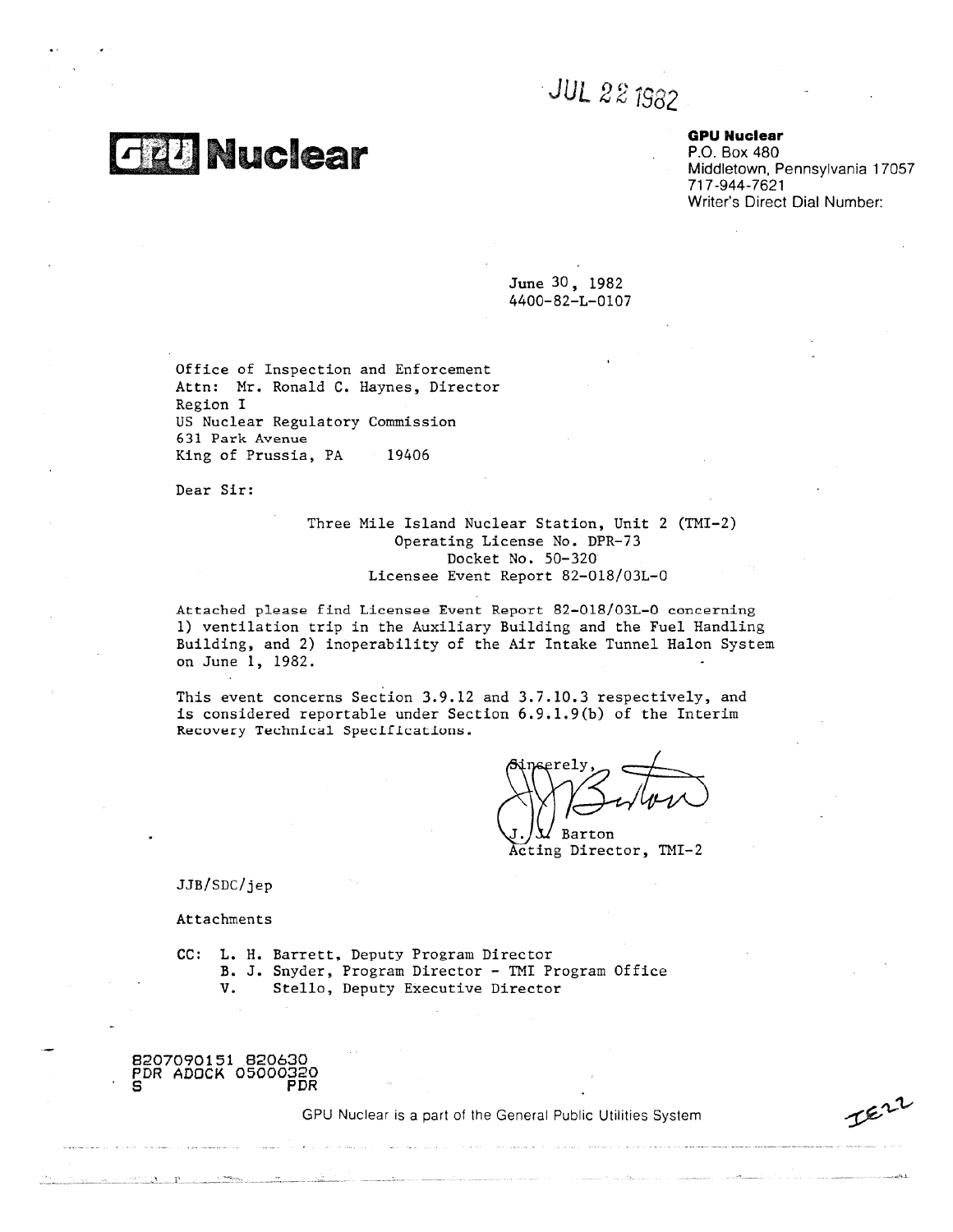| <b>NRC FORM 366</b><br>(7.77)                                                                                                                                                                                                 | <b>U. S. NUCLEAR REGULATORY COMMISSION</b><br><b>Attachment 1</b>                                                 |
|-------------------------------------------------------------------------------------------------------------------------------------------------------------------------------------------------------------------------------|-------------------------------------------------------------------------------------------------------------------|
| <b>LICENSEE EVENT REPORT</b>                                                                                                                                                                                                  | 4400-81-L-0107                                                                                                    |
| (PLEASE PRINT OR TYPE ALL REQUIRED INFORMATION)<br>$\left( \cdot \right)$<br><b>CONTROL BLOCK:</b>                                                                                                                            |                                                                                                                   |
| $\underbrace{0 \mid 0 \mid 0 \mid 0 \mid - \mid 0 \mid 0}_{2}$<br>$\mathbf{2}$                                                                                                                                                |                                                                                                                   |
| <b>CON'T</b><br>SOURCE $L(K_6)$<br>$\mathbf{0}$<br>$\mathbf{1}$<br>68<br>EVENT DESCRIPTION AND PROBABLE CONSEQUENCES (10)<br>[At 1640 hours on June 1, 1982, the Air Intake Tunnel (AIT) Halon System actuated.<br>$0 \mid 2$ | This                                                                                                              |
| Itriggered the actuation of the AIT Deluge System and tripped the Auxiliary and Fuel<br>0 <sup>13</sup>                                                                                                                       |                                                                                                                   |
| Handling Buildings (AB & FHB) supply and exhaust fans. This event is considered<br>$0$   4                                                                                                                                    |                                                                                                                   |
| preportable per Tech Spec 6.9.1.9(b) due to entry into and compliance with the action<br>5<br>$0-1$                                                                                                                           |                                                                                                                   |
| statements of Tech Spec 3.9.12 and 3.7.10.3 as a result of low ventilation flowrate<br>$6^{\circ}$<br>$\Omega$                                                                                                                |                                                                                                                   |
| and inoperability (due to discharge) of the Halon System, respectively. This event<br>$\mathbf{O}$<br>$\overline{\phantom{a}}$                                                                                                |                                                                                                                   |
| had no effect on the health and safety of the public.<br>8 <sup>1</sup><br>0 <sup>1</sup><br>89                                                                                                                               | 80                                                                                                                |
| <b>SYSTEM</b><br><b>CAUSE</b><br>CAUSE<br><b>COMPONENT CODE</b><br>CODE<br><b>SUBCODE</b><br>CODE<br>13<br>12<br>ς.                                                                                                           | COMP.<br>VALVE<br><b>SUBCODE</b><br><b>SUBCODE</b><br>(16)                                                        |
| 9<br><b>OCCURRENCE</b><br><b>SEQUENTIAL</b>                                                                                                                                                                                   | <b>REVISION</b><br><b>REPORT</b>                                                                                  |
| <b>CODE</b><br>LER/RO EVENT YEAR<br>REPORT NO.<br>17<br>REPORT<br>8<br>NUMBER                                                                                                                                                 | <b>TYPE</b><br>NO.                                                                                                |
| 26<br><b>ATTACHMENT</b><br>ACTION FUTURE<br>EFFECT<br>ON PLANT<br>SHUTDOWN<br>HOURS $(22)$<br>0 <sub>1</sub><br>(20)<br>$^{(23)}$<br>CAUSE DESCRIPTION AND CORRECTIVE ACTIONS (27)                                            | PRIME COMP.<br><b>COMPONENT</b><br>NPRD-4<br>FORM SUB.<br><b>SUPPLIER</b><br>MANUFACTURER<br>N<br>$^{(24)}$<br>25 |
| $\mathbf 0$<br>The initiating cause of the event is attributed to lightning setting off an ultraviolet                                                                                                                        |                                                                                                                   |
| light detector in the Air Intake Tunnel. System interlocks operated as designed in                                                                                                                                            |                                                                                                                   |
| performing the subsequent system actuations/trips. The Halon & Deluge Systems were<br>$1$   2                                                                                                                                 |                                                                                                                   |
| secured and the ventilation systems restored by 1745 hours. The Halon System was<br>l 3 l                                                                                                                                     |                                                                                                                   |
| precharged and returned to service at 1750 hours on June 12, 1982.<br>$\sim$                                                                                                                                                  |                                                                                                                   |
| 89<br>METHOD OF<br>DISCOVERY<br><b>FACILITY</b><br>OTHER STATUS (30)<br>% POWER<br><b>STATUS</b><br>01<br>Recovery mode<br>0<br>' 29<br>(31)<br>5.                                                                            | 80<br>(32)<br>DISCOVERY DESCRIPTION<br>Operator observation                                                       |
| 45<br>10<br>$12 \,$<br>13<br>46<br>8.<br>CONTENT<br><b>ACTIVITY</b><br>AMOUNT OF ACTIVITY (35)<br>RELEASED OF RELEASE<br>N/A<br>z<br>(33)<br>44)<br>Z.<br>6                                                                   | 80<br>LOCATION OF RELEASE (36)<br>N/A                                                                             |
| 45<br>10<br>11<br>PERSONNEL EXPOSURES<br>DESCRIPTION (39)<br><b>NUMBER</b><br>TYPE                                                                                                                                            | 80                                                                                                                |
| N/A<br>z<br>(38)<br>0<br>0<br>37)<br>0<br>13<br>9<br>PERSONNEL INJURIES                                                                                                                                                       | 80                                                                                                                |
| <b>DESCRIPTION</b> (41)<br><b>NUMBER</b><br>N/A<br>0<br>$\mathbf{0}$<br>10.<br>8.<br>I(40)<br>8                                                                                                                               |                                                                                                                   |
| 9<br>12<br>11<br>LOSS OF OR DAMAGE TO FACILITY (43)<br><b>DESCRIPTION</b><br>TYPE                                                                                                                                             | 80                                                                                                                |
| 'N/A<br>z<br>(42)<br>9<br>10<br>8207090160 820630<br><b>PUBLICITY</b>                                                                                                                                                         | 80                                                                                                                |
| <b>DESCRIPTION</b><br>ISSUED.<br>PDR ADOCK 05000320<br>(44)<br>N<br>PDR<br>٥<br>5                                                                                                                                             | NRC USE ONLY<br>3.92                                                                                              |
| 9<br>10<br>Steven D. Chaplin<br>NAME OF PREPARER.                                                                                                                                                                             | 69<br>68<br>80.5<br>۰<br>PHONE (717) 948-8461<br>٩                                                                |

 $\label{eq:1} \left\langle \rho_{\rm{max}}(\rho_{\rm{max}}) \right\rangle = \left\langle \rho_{\rm{max}}(\rho_{\rm{max}}) \right\rangle + \left\langle \rho_{\rm{max}}(\rho_{\rm{max}}) \right\rangle + \left\langle \rho_{\rm{max}}(\rho_{\rm{max}}) \right\rangle$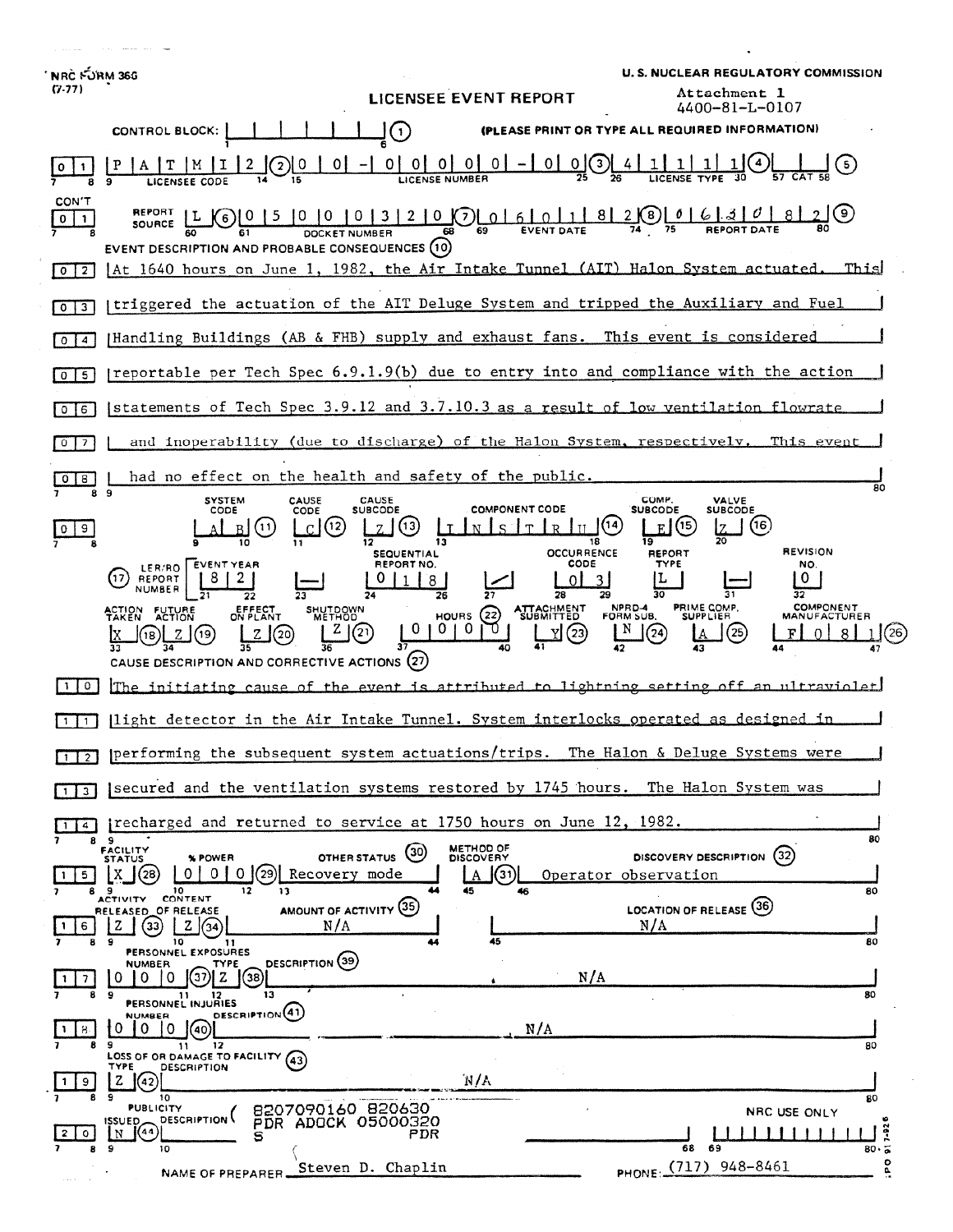## LICENSEE EVENT REPORT NARRATIVE REPORT TMI-II LER 82-018/03L-0 EVENT DATE  $-$  June 1, 1982

## I. EXPLANATION OF OCCURRENCE

At 1640 hours on June 1, 1982, the Air Intake Tunnel (AIT) Halon System actuated. This triggered the actuation of the AIT Deluge System which in turn tripped the supply and exhaust fans in the Auxiliary (Aux.) and Fuel Handling Buildings (FHB). The tripping of the fans resulted in ventilation flowratés below the Tech Spec minimum allowable exhaust flowrates in both buildings. This placed the unit in the action statement of Tech Spec 3.9.12. The ventilation in both the Auxiliary and Fuel Handling Buildings was restored to the Tech Spec operating band at 1745 hours on June 1, 1982.

Halon System actuation results in full discharge of the actuated banks. The actuation on June 1, 1982, rendered the AIT Halon System out-of-service, since it was discharged and therefore non-functional, and thus resulted in placing the unit into the action statement of Tech Spec 3.7.10.3.

These events are considered reportable under Technical Specification 6.9.1.9(b) due to inadvertent entry into and compliance with the action statements of the above Tech Specs.

#### IT. CAUSE OF THE OCCURRENCE

The cause of the AIT Halon System actuation has been determined to be a result of the unique adverse weather conditions existing at that time. It is believed that a large atmospheric electrical discharge (lightning) caused the ultra violet detectors/actuators to "trip". This in turn caused the Halon System to actuate, the AIT Deluge system actuation, and the ventilation fan trips due to system interlocks (see Unit 2 Operating Procedure 2104-6.1).

## III. CIRCUMSTANCES SURROUNDING THE OCCURRENCE

At the time of the occurrence, the Unit 2 facility was in a long-term cold shutdown state. The reactor decay heat was being removed via loss to ambient. •Throughout the event there was no effect on the Reactor Coolant System or the core.

#### IV. CORRECTIVE ACTIONS TAKEN OR TO BE TAKEN

#### Immediate

The AIT Halon System was secured, along with the Deluge System.

The Auxiliary and Fuel Handling Building ventilation fans were also restarted, and flowrates returned to Technical Specification limits.